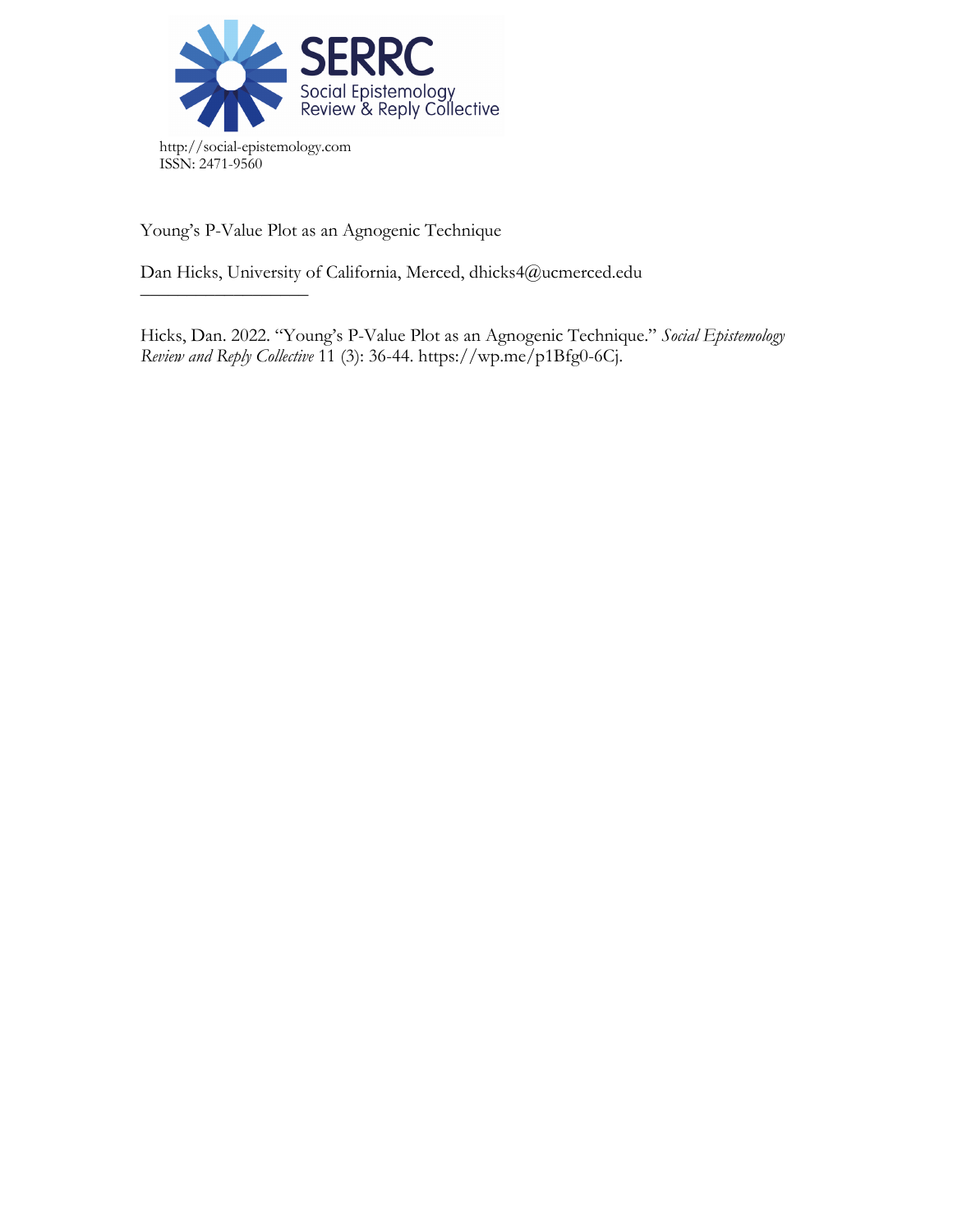

In a recent paper in the journal *Environmental Epidemiology* (Hicks 2022), I examined the statistical-evidential properties of Young's p-value plot, a method used by the biostatistician S. Stanley Young and various collaborators to critique air pollution epidemiology. I showed that the plot was fundamentally unable to support some of these criticisms; it might in principle be able to support other criticisms, but only when used much more carefully. Here, I discuss Young's p-value plot as an *agnogenic technique*, a technique for manufacturing doubt about the hazards of air pollution. I first give some non-technical background on the p-value plot and summarize the findings from my study.

# **Constructing P-Value Plots**

Young and collaborators have published numerous papers using the p-value plot to criticize research on the hazards of air pollution (Young, Bang, and Oktay 2009; Young and Xia 2013; You, Lin, and Young 2018; Young, Acharjee, and Das 2019; Young and Kindzierski 2019b, 2019a, 2020a, 2020b; Young and Kindzierski 2019c; Young 2020; Kindzierski et al. 2021; Young, Kindzierski, and Randall 2021). The plot itself is very simple to construct. We start with a collection of p-values, such as those reported in the collection of studies used by a meta-analysis. We then plot the p-values in order, from smallest to greatest, and examine some features of the plot; Young and collaborators do this visually, while in my paper I did this numerically across a few thousand simulated studies.

For example, the simulated p-value plot below seems to have the "hockey stick" shape, with a more-or-less straight "handle" that curves up into a "blade" on the right-hand side. Young and collaborators frequently interpret this shape as evidence of statistical heterogeneity (different statistical effects in different subpopulations) or questionable research practices such as p-hacking (conducting many different analyses on a single dataset but only reporting the statistically significant ones). On this basis, they allege that questionable research practices are widespread in environmental epidemiology (Young and Kindzierski 2019c; Young, Kindzierski, and Randall 2021; among others), there is no basis for thinking that air pollution is hazardous (Young and Kindzierski 2020a; among others), and indeed that "regulation of PM2.5 [a major type of air pollution] should be abandoned altogether" (Young 2017).

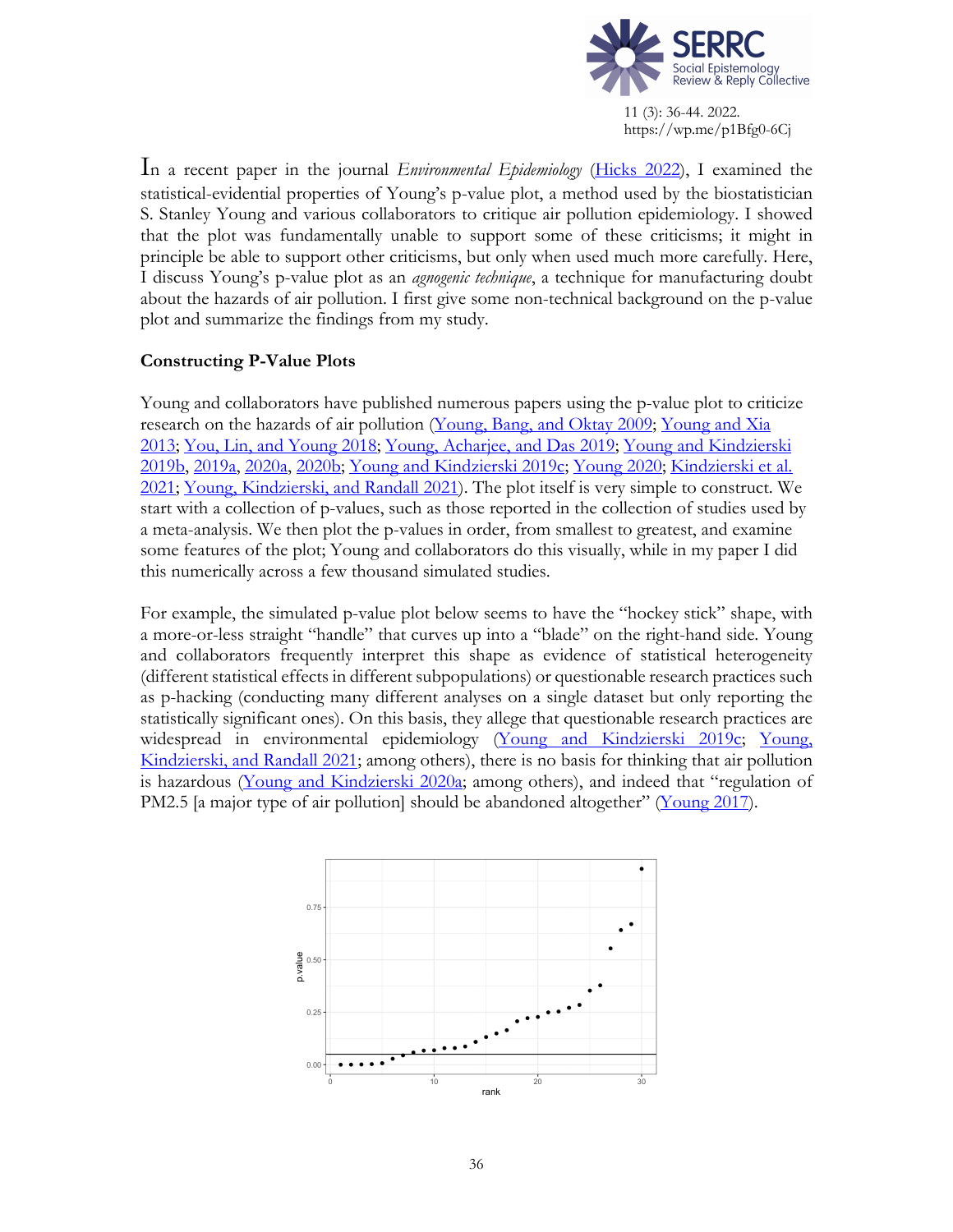*An example of Young's p-value plot. In my simulation, a simple, standardized study design is replicated a number of times. Each study generates an independent p-value, the p-values are ordered from smallest to largest, and then displayed in the p-value plot. For this plot, there were 30 replications of a study design with a sample of 60 observations (30 each for exposure and control) and the same small effect size (Cohen's*  $d =$ 0.3*).*

However, the simulated studies that produced this example plot had neither heterogeneity nor questionable research practices. Across the simulation, plots with this "hockey shape" feature are common, and so the p-value plot is incapable of providing evidence to support this kind of criticism. Some other critiques are more subtle: Young and his collaborators sometimes look at the slope of the plot, and claim that a slope of 1 shows there's no effect (Young, Acharjee, and Das 2019; among others). My simulation indicates that the p-value plot can be used to support this kind of conclusion. But doing so requires using an uncommon statistical test, and specifying in advance how much the slope of the p-value plot is allowed to deviate from 1. As far as I can tell, Young and his collaborators rely almost entirely on visual assessments, which are too imprecise to support this kind of conclusion.

Despite tracing citations and using tools such as Google Scholar, I was unable to find any peer-reviewed studies that validate the p-value plot as Young and his collaborators have used it. Instead, typically Young and his collaborators cite two other plot methods. Simonsohn et al.'s p-curve is a histogram of p-values below the conventional 0.05 threshold for statistical significance, designed to detect publication bias and p-hacking and validated for this use using simulation studies (Simonsohn, Nelson, and Simmons 2014). It has almost nothing to do with Young's p-value plot. Schweder and Spjøtvoll's p-value plot more closely resembles Young's p-value plot—there is a 1-to-1 relationship between the two plots, though not between their slopes—and Schweder and Spjøtvoll (1982) give a mathematical (but somewhat hand-wavy) validation of their plot for their purposes. But their p-value plot is designed to answer a different question and uses a different set of assumptions from Young's p-value plot. In short, Young's p-value plot is quite different from the two other plots, and so citations to the latter are insufficient to validate the former.

Sometimes Young and collaborators cite a few documents of their own as though they validated the p-value plot (Young and Kindzierski 2019a; Young, Kindzierski, and Randall 2021). These documents are not peer-reviewed and just give examples of p-value plots; neither systematically examines the statistical-evidential properties of the plot. (As of February 2022 Young has sent me two unsolicited emails with Young, Kindzierski, and Randall (2021) as an attachment, expressing polite but non-specific disagreement with Hicks (2021). I have not replied to either email.)

# **Agnogenic Technique**

*Agnotology*, "the study of ignorance," is a conceptual framework developed within history, philosophy, and social studies of science that understands ignorance as something produced by human activity. The framework emphasizes that ignorance is not necessarily just a gap in our knowledge that has yet to be filled in. Rather, the structure and culture of scientific communities can "passively" lead to systematic gaps in our knowledge (Schiebinger 2008; Frickel et al. 2010; Elliott 2012). Or agents can deliberately create ignorance or uncertainty,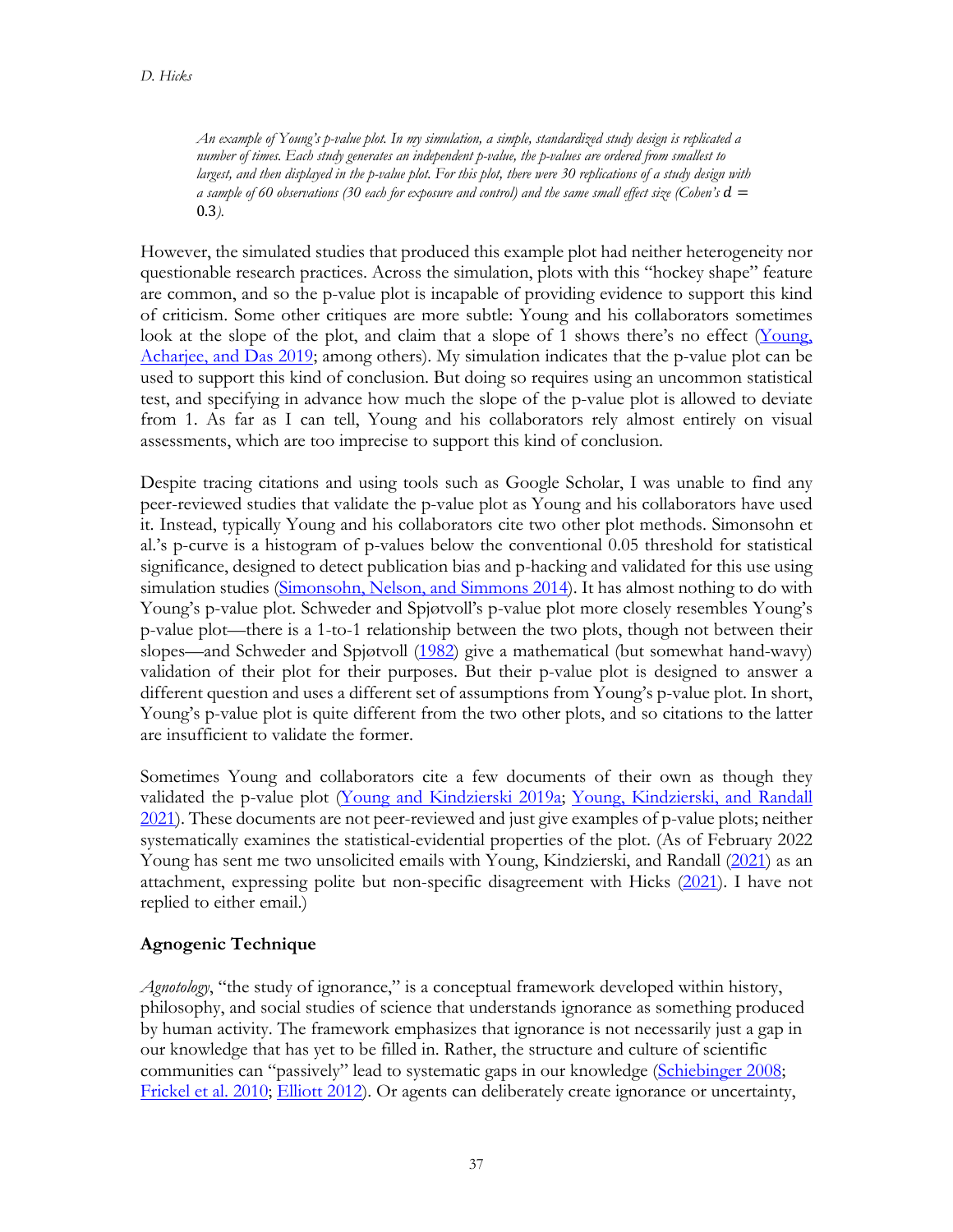

manufacturing doubt as a "strategic ploy"; for example, numerous studies have examined the ways various industries have deliberately created ignorance to avoid regulation (Michaels 2008; Proctor 2008; Oreskes and Conway 2011; Fernández Pinto 2017; Supran and Oreskes 2017).

I suggest the term *agnogenic technique* to describe any technique that is effective for producing ignorance, whether it has this effect intentionally or unintentionally. Specifically, I claim that Young's p-value plot is an agnogenic statistical technique. I emphasize that, in making this claim, *I am not making any claims about whether Young or his collaborators intended to produce knowledge or ignorance*. I, at least, don't have the evidence necessary to make claims about the intentions of Young and his collaborators. (In the examples of manufactured doubt above, the authors generally do have appropriate evidence, such as memos or emails expressing these intentions.) At the same time, Young's p-value plot is clearly effective at producing uncertainty or ignorance about the health effects of air pollution, by creating the appearance of questionable research practices in air pollution epidemiology.

Fernández Pinto (2017) identifies 5 strategies used by organizational actors—her primary case study is the tobacco industry—to create ignorance. In the remainder of this post, I relate these strategies to several features of Young's p-value plot and the context of its use. Again, I do not make claims about any agent's intentions. Rather, my claim is that, for Young's p-value plot, these features are *agnogenic values*—features that make the technique especially effective at producing ignorance or uncertainty (compare the definition of epistemic values developed by Steel 2010).

# **Strategies for Creating Ignorance**

#### *First Strategy*

The first strategy is to exploit ordinary, legitimate scientific uncertainty. Many of the most recent p-value plot papers refer to the replication crisis, an ongoing epistemic crisis (You, Lin, and Young 2018; Young, Acharjee, and Das 2019; Young and Kindzierski 2019a; Young and Kindzierski 2019c). While the crisis has unfolded primarily in social psychology and preclinical biomedical research, the replication crisis literature is often written much more broadly, raising concerns about "science" in general in ways that neglect the diversity of methods, standards, and practices used across (and indeed, within) scientific disciplines (see, for example, Munafò et al. 2017). Both the term "p-hacking" and the p-curve technique to detect it were developed within this literature. Young and collaborators also frequently raise concerns about the inability of peer review to catch flawed scientific research (Young 2012, 2013; Miller and Young 2017; Young and Kindzierski 2019c). (Note that these arguments were made using the p-value plot, a flawed method that was not caught in peer review; see the discussion of the fourth strategy below.) In these ways, Young and collaborators exploit the ambiguous scope of a legitimate epistemic crisis and legitimate concerns about peer review. However, unlike in social psychology, there does not appear to be any empirical evidence of replication problems in environmental public health (Hicks 2021).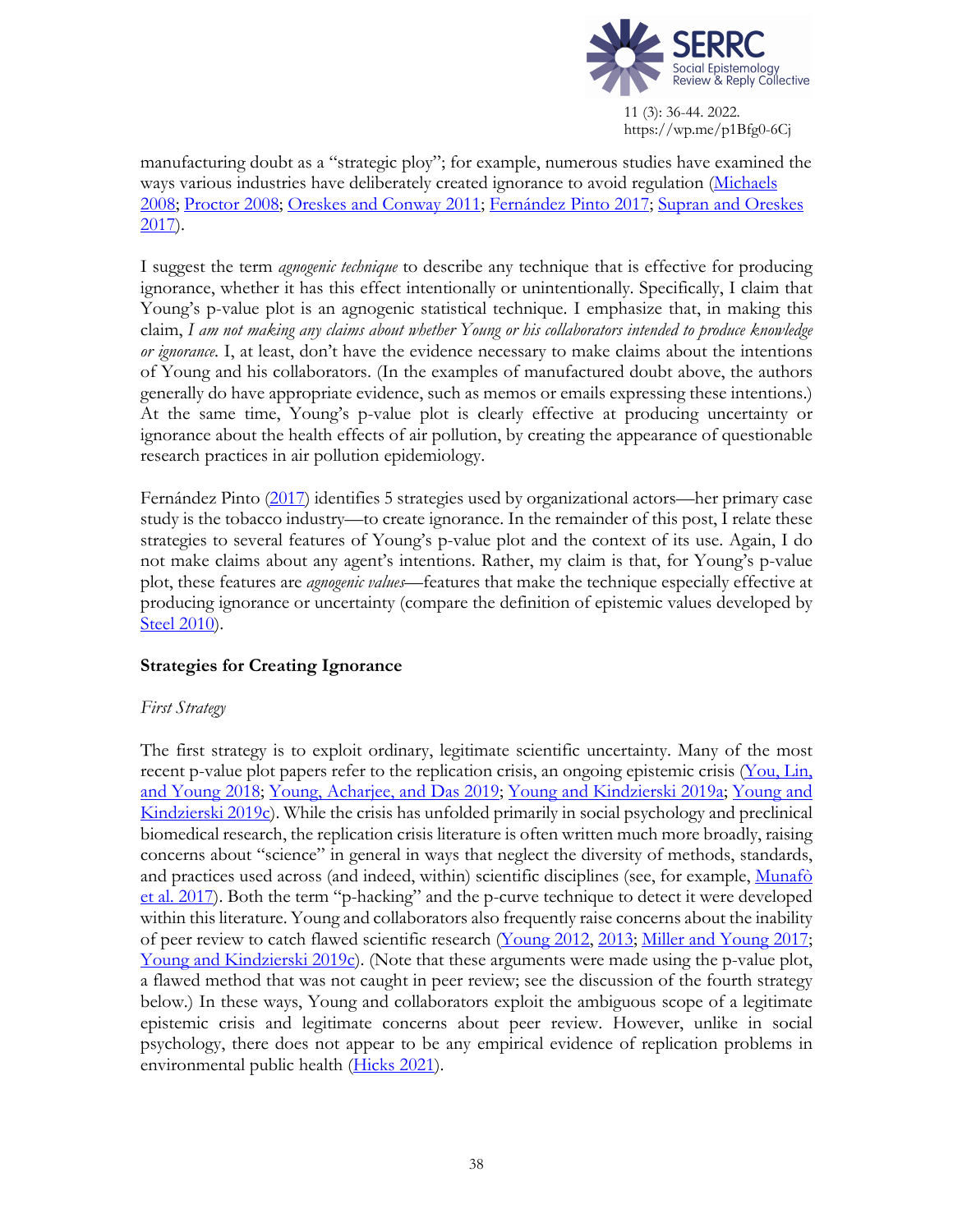## *Second and Third Strategies*

Fernández Pinto's second and third strategies involve supporting industry-friendly research and, specifically, recruiting distinguished industry-friendly scientists (Fernández Pinto 2017, 56–58). Young is a distinguished statistician. He coauthored an influential textbook on methods of adjusting for multiple comparisons (Westfall and Young 1993), is a fellow of both the American Statistical Association and the American Association for the Advancement of Science ("Who We Are - S. Stanley Young" n.d.), and in 2017 was appointed to the US Environmental Protection Agency's Science Advisory Board. A reader familiar with his credentials is likely to assume that he wouldn't use an unvalidated or flawed statistical technique. Young has also been supported by the fossil fuels industry: at least three of Young's recent papers acknowledge funding from the American Petroleum Institute (You, Lin, and Young 2018; Young, Acharjee, and Das 2019; Young and Kindzierski 2019c). Another paper is a letter criticizing a study of occupational exposures to acrylonitrile, which is used in the manufacture of polyacrylamides; this letter acknowledges funding from SNF, a major manufacturer of polyacrylamides (Young 2020). Oddly, a letter published around the time of the American Petroleum Institute funding does not report any funding or conflicts of interest (Young and Kindzierski 2019b).

Young's use of the p-value plot to make skeptical claims appears to predate this industry funding (Young, Bang, and Oktay 2009). Holman and Bruner (2017) and Weatherall, O'Connor, and Bruner (2018) argue that industry funding can create significant distortions in the scientific literature by supporting the work of *ex ante* friendly researchers, that is, researchers whose work tended to favor industry prior to any (direct) industry support. In this respect, it is not important whether the American Petroleum Institute changed the views and attitudes of Young and his collaborators. What is important is whether this industry funding enabled Young and collaborators to produce more skeptical papers or disseminate them more broadly.

# *Fourth Strategy*

This leads directly to the fourth strategy, namely, the creation and support of venues for disseminating industry-friendly points of view, whether original research or criticisms of industry-unfavorable research (see also the fifth strategy, below). Fernández Pinto (2017) emphasizes what is often called grey literature—"non-peer-reviewed journals and pamphlets, such as the Tobacco and Health Report, a monthly newsletter"—as well as industry-funded academic symposia (Fernández Pinto 2017, 59). Many of the papers using Young's p-value plot are grey literature: either not peer reviewed at all or in formats that typically undergo little or no peer review.

• At least two were published exclusively on the online preprint repository the arXiv, which involves no peer review (Young and Kindzierski 2019a, 2020a).

• Two other papers were published in academic journals as letters, a category that either does not go through peer review at all or is likely to receive less stringent review (Young and Kindzierski 2019b; Young 2020).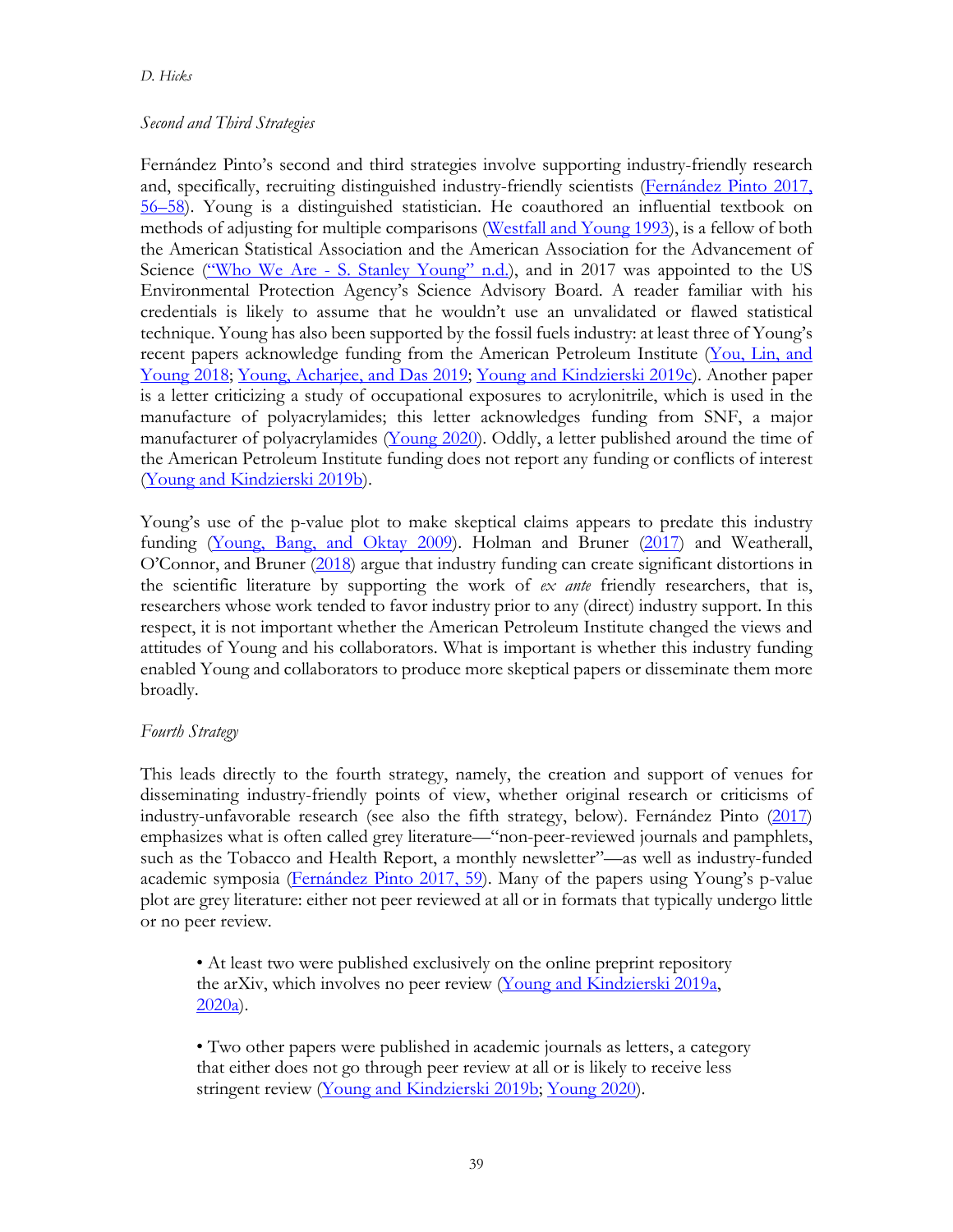

• Young, Kindzierski, and Randall (2021) is a report published by the National Association of Scholars, an advocacy organization best known for supporting various social conservative positions in education policy.

Other papers using Young's p-value plot have been published in peer-reviewed academic journals. Three papers were published as articles in the peer-reviewed journals *Regulatory Toxicology and Pharmacology* (published by Elsevier) and *Critical Reviews in Toxicology* (published by Taylor & Francis) (You, Lin, and Young 2018; Young, Acharjee, and Das 2019; Young and Kindzierski 2019c). However, these two journals have been criticized as venues for industry-friendly research (Zou 2016). Only two relatively recent papers using Young's pvalue plot have been published as regular articles in what appear to be mainstream journals: Young, Bang, and Oktay (2009), published in *Proceedings of the Royal Society B*, and Young and Xia (2013), published in *Statistical Analysis and Data Mining*, a journal of the American Statistical Association. All together, Young and collaborators seem to favor either industryfriendly venues or working on the margins of peer review.

# *Fifth Strategy*

The fifth strategy is attacking unfavorable research. In recent years, Young and collaborators have used the p-value plot almost exclusively to criticize meta-analyses that find evidence of harmful effects of air pollution—that is, research on the hazards of the products produced by the American Petroleum Institute's member companies.

# **Parasitic Epistemic Mimicry**

Finally, I want to develop Fernández Pinto's broader comment that the strategies "are all practices traditionally tied to the process of knowledge production … but in this case they have been reshaped or rechanneled to fulfill the industry's purposes" (Fernández Pinto 2017, 56). To me this suggests a sixth distinct strategy, which I suggest calling *parasitic epistemic mimicry*. This is the agnogenic strategy of adopting the appearance of legitimate or genuinely epistemic (knowledge-producing) scientific techniques. As discussed above, Young and collaborators frequently cite Schweder and Spjøtvoll's plot and Simonsohn et al.'s p-curve, without acknowledging the fundamental differences between the three plots. This creates the false impression that Young and collaborators are simply applying the methods presented in these two highly-cited papers. It is highly plausible that most readers—including peer reviewers—will simply see these citations to more-or-less accepted methods and assume that the p-value plot has been validated. This is *parasitic* mimicry because of the way it harms genuinely epistemic techniques.

Young's p-value plot might similarly exploit a kind of fetishization of p-values in the scientific literature. Arguably, p-values are best interpreted as a summary measure of the compatibility between some data and a model of the process that generated those data (Kass 2011; Greenland 2019). The model includes but is not exhausted by the target hypothesis. And, like other scientific models (Potochnik 2017), often some elements of the model are highly implausible or even known to be false. These implausible assumptions may even include the target hypothesis itself. (For example, often the target hypothesis is a null hypothesis that some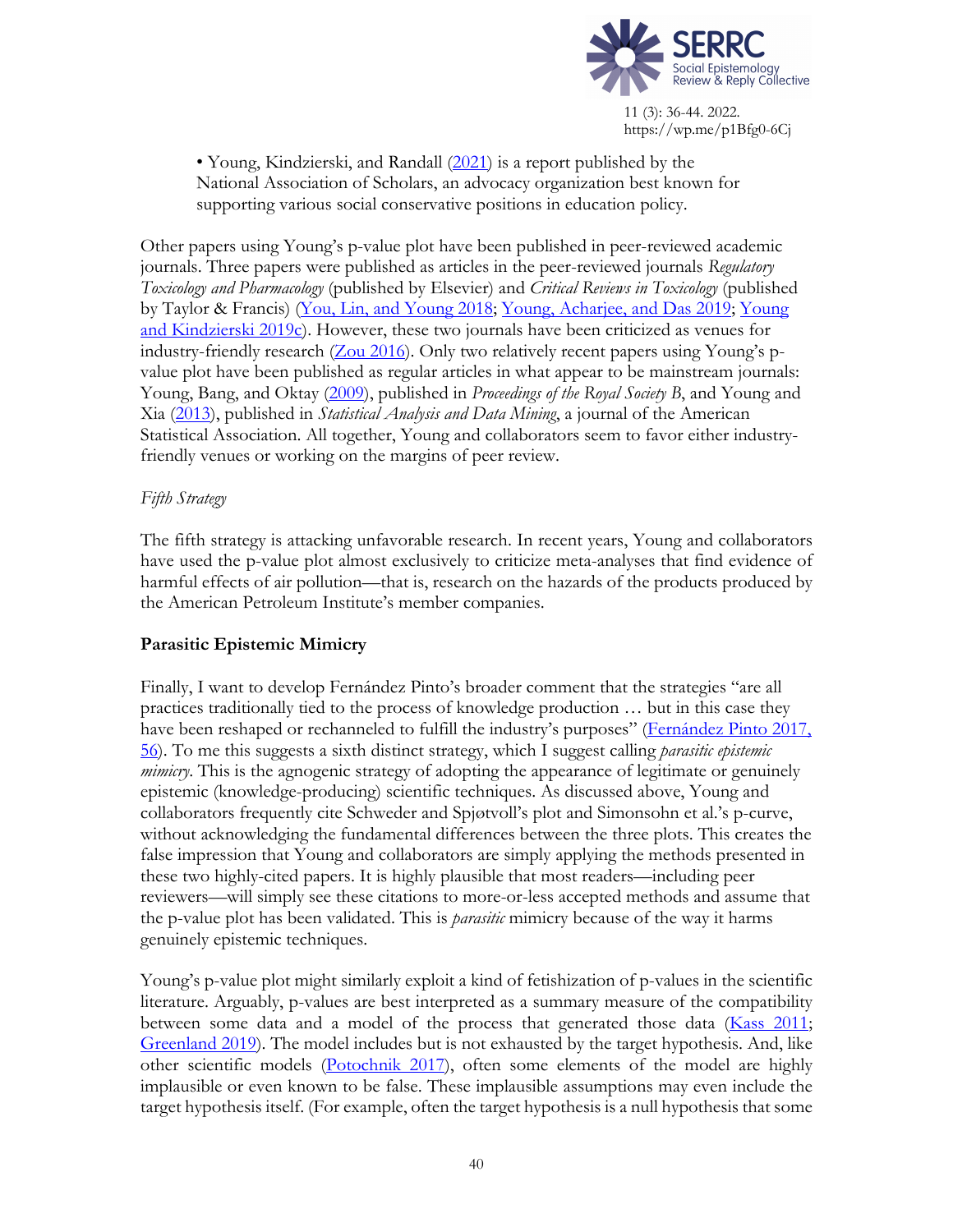effect is exactly equal to zero; but often this is highly implausible.) A p-value is also a statistic, in the technical sense, meaning (on the frequentist interpretation of probability) that we expect its value to vary somewhat across perfect replications of the data generating process (Cumming 2009). For all of these reasons, any inference from a p-value to a further conclusion (say, that we can reject the target hypothesis, or accept some rival hypothesis) must take into account many details about how the data were actually generated. We cannot treat a p-value as a standalone representative of a piece of scientific research. And yet Young's p-value plot does this, not only representing a study's results exclusively by its p-value but also purporting to divine researchers' hidden motivations and behavior (p-hacking) through a kind of haruspicy (reading entrails).

Parasitic epistemic mimicry also enables Young et al.'s critiques of air pollution epidemiology to gain the protection of some standard norms in the review process that typically function to promote the production of knowledge. Hicks (2022) was rejected by four journals before being accepted at *Environmental Epidemiology*, two science journals and two in philosophy of science. Until the final revision at *Environmental Epidemiology*, the manuscript used "Young's p-value plot" as the name of the plot, because Young appears to have created the plot (Westfall and Young 1993) and contributed to every paper I could find that used the plot. The introduction to the manuscript also noted the American Petroleum Institute funding and that Young served on the US Environmental Protection Agency's Science Advisory Board during the Trump administration (US EPA 2017); based on this I suggested that Young et al.'s criticisms of air pollution research would likely be cited in legal and policy settings, and so warranted critical scrutiny.

Across both scientific and philosophical journals, multiple reviewers objected to these aspects of the manuscript, characterizing them as personal attacks on Young. For example, after quoting examples of these two aspects of the manuscript, one reviewer wrote that I was "targeting one specific scientist rather than a methodology" in a way that was "unconstructive and unfair." None of these contextual points are ad hominem attacks, because they are relevant to evaluating the arguments that Young and collaborators make using the p-value plot and the importance of critically assessing these arguments (Resnik and Elliott 2013). But the norm against ad hominem attacks—which is typically an epistemic value, promoting the production of knowledge—protected the p-value plot from criticism, first by delaying publication and then by suppressing relevant information.

All together, I suggest that Young's p-value plot is an agnogenic technique—a technique for effectively producing ignorance, here about the hazards of air pollution—though not just because it fails to have the statistical properties that would be required for it to produce evidence. The technique also enables Young and collaborators to rhetorically associate air pollution epidemiology with a legitimate epistemic crisis, thrives in an ecosystem of industry funding and industry-friendly venues, and parasitically mimics actual epistemic techniques. To extend the evolutionary metaphor, even if Young and collaborators have not intended to manufacture ignorance, the p-value plot has successfully constructed a niche in which it can thrive as a producer of ignorance.

*Acknowledgments:* Thanks to Heather Douglas, Ian Werkheiser, and Matt Brown for encouraging me to publish this commentary.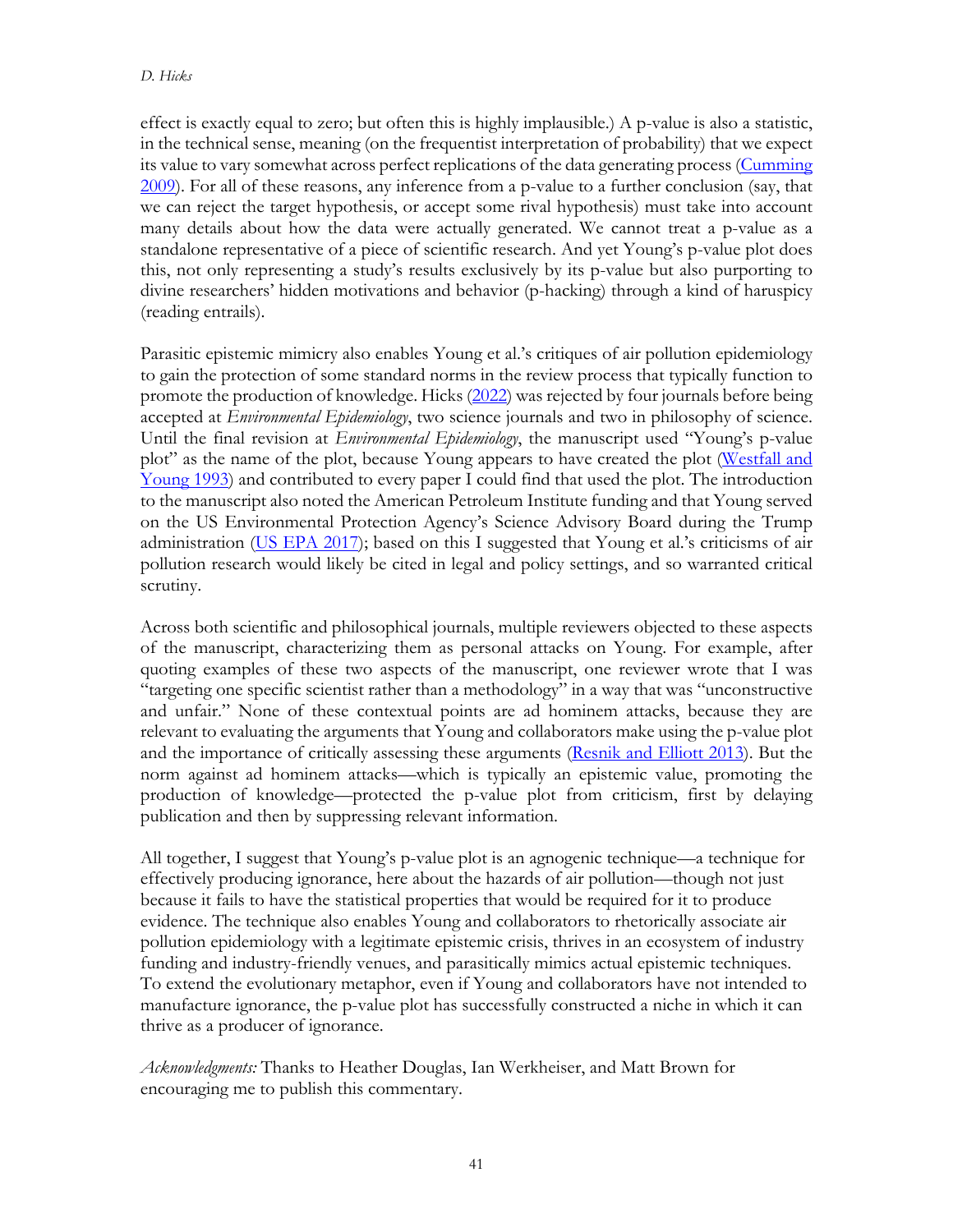

### **References**

- Cumming, Geoff, dir. 2009. *Dance p 3 Mar09*. https://www.youtube.com/ watch?v=ez4DgdurRPg.
- Elliott, Kevin C. 2012. "Selective Ignorance and Agricultural Research." *Science, Technology & Human Values* 38 (3): 328–50. https://doi.org/10.1177/0162243912442399.
- Fernández Pinto, Manuela. 2017. "To Know or Better Not To." Science & Technology Studies 30 (2): 53–72. https://doi.org/10.23987/sts.61030.
- Frickel, Scott, Sahra Gibbon, Jeff Howard, Joanna Kempner, Gwen Ottinger, and David J. Hess. 2010. "Undone Science: Charting Social Movement and Civil Society Challenges to Research Agenda Setting." *Science, Technology & Human Values* 35 (4): 444–73. https://doi.org/10.1177/0162243909345836.
- Greenland, Sander. 2019. "Valid P-Values Behave Exactly as They Should: Some Misleading Criticisms of P-Values and Their Resolution With S-Values." *The American Statistician* 73 (March): 106–14. https://doi.org/10.1080/00031305.2018.1529625.
- Hicks, Daniel J. 2022. "The P Value Plot Does Not Provide Evidence Against Air Pollution Hazards." *Environmental Epidemiology* 6 (2): e198. https://doi.org/10.1097/EE9.0000000000000198.
- Hicks, Daniel J. 2021. "Open Science, the Replication Crisis, and Environmental Public Health." *Accountability in Research* 0 (July): null. https://doi.org/10.1080/08989621.2021.1962713.
- Holman, Bennett, and Justin Bruner. 2017. "Experimentation by Industrial Selection." *Philosophy of Science* 84 (5): 1008–19. http://www.journals.uchicago.edu/doi/abs/10.1086/694037?af=R.
- Kass, Robert E. 2011. "Statistical Inference: The Big Picture." *Statistical Science* 26 (1): 1–9. https://doi.org/10.1214/10-STS337.
- Kindzierski, Warren, Stanley Young, Terry Meyer, and John Dunn. 2021. "Evaluation of a Meta-Analysis of Ambient Air Quality as a Risk Factor for Asthma Exacerbation." *Journal of Respiration* 1 (3): 173–96. https://doi.org/10.3390/jor1030017.
- Michaels, David. 2008. *Doubt Is Their Product How Industry's Assault on Science Threatens Your Health*. Oxford [u.a.]: Oxford Univ. Press.
- Miller, Henry, and S. Stanley Young. 2017. "Viewpoint: Why so Many Scientific Studies Are Flawed and Poorly Understood." *Genetic Literacy Project* December 13. https://web.archive.org/web/20200727054411/https://geneticliteracyproject.org/2 017/12/13/viewpoint-many-scientific-studies-flawed-poorly-understood/.
- Munafò, Marcus R., Brian A. Nosek, Dorothy V. M. Bishop, Katherine S. Button, Christopher D. Chambers, Nathalie Percie du Sert, Uri Simonsohn, Eric-Jan Wagenmakers, Jennifer J. Ware, and John P. A. Ioannidis. 2017. "A Manifesto for Reproducible Science." *Nature Human Behaviour* 1 (0021): 1–9. https://www.nature.com/articles/s41562-016-0021.
- Oreskes, Naomi and Erik M. Conway. 2011. *Merchants of Doubt: How a Handful of Scientists Obscured the Truth on Issues from Tobacco Smoke to Global Warming*. New York, NY, USA: Bloomsbury. https://books.google.com?id=CrtoNFTuPwwC.
- Potochnik, Angela. 2017. *Idealization and the Aims of Science*. Chicago and London: University of Chicago Press. https://books.google.com?id=FeU3DwAAQBAJ.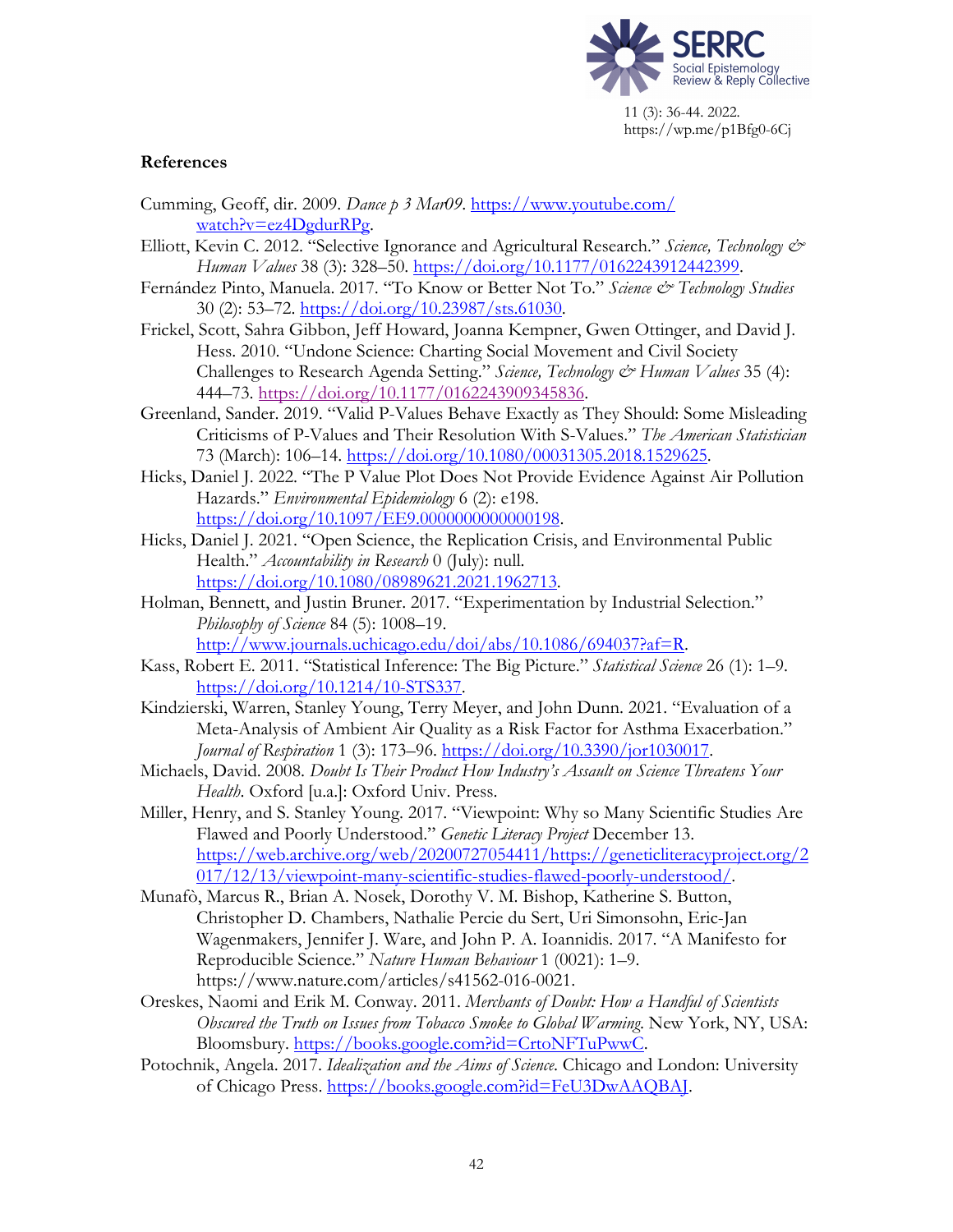- Proctor, Robert. 2008. "Agnotology: A Missing Term to Describe the Cultural Production of Ignorance (and Its Study)." In *Agnotology: The Making and Unmaking of Ignorance*, edited by Robert Proctor and Londa Schiebinger, 1–36. Stanford: Stanford University Press. http://books.google.com/books?id=qp7rKT56fw0C&printsec=frontcover.
- Resnik, David B, and Kevin Christopher Elliott. 2013. "Taking Financial Relationships into Account When Assessing Research." *Accountability in Research* 20 (3): 184–205. https://doi.org/10.1080/08989621.2013.788383.
- Schiebinger, Londa. 2008. "West Indian Abortifacients and the Making of Ignorance." In *Agnotology: The Making and Unmaking of Ignorance*, edited by Robert Proctor and Londa Schiebinger, 149–62. Stanford: Stanford University Press. http://books.google.com/books?id=qp7rKT56fw0C&printsec=frontcover.
- Schweder, Tore and Emil Spjøtvoll. 1982. "Plots of P-values to Evaluate Many Tests Simultaneously." *Biometrika* 69 (3): 493–502. https://doi.org/10.1093/biomet/69.3.493.
- Simonsohn, Uri, Leif D. Nelson, and Joseph P. Simmons. 2014. "P-Curve: A Key to the File-Drawer." *Journal of Experimental Psychology: General* 143 (2): 534–47. https://doi.org/10.1037/a0033242.
- Steel, Daniel. 2010. "Epistemic Values and the Argument from Inductive Risk." *Philosophy of Science* 77 (1): 14–34. https://www.jstor.org/stable/10.1086/650206.
- Supran, Geoffrey and Naomi Oreskes. 2017. "Assessing ExxonMobil's Climate Change Communications (1977–2014)." *Environmental Research Letters* 12 (8): 084019. https://doi.org/10.1088/1748-9326/aa815f.
- US EPA. 2017. "Members of the Science Advisory Board." December 1, 2017. https://web.archive.org/web/20171201172820/https://yosemite.epa.gov/sab/sabp eople.nsf/WebExternalCommitteeRosters?OpenView&committee=BOARD&secon dname=Science%20Advisory%20Board.
- Weatherall, James Owen, Cailin O'Connor, and Justin P. Bruner. 2018. "How to Beat Science and Influence People: Policy-Makers and Propaganda in Epistemic Networks." *The British Journal for the Philosophy of Science* August. https://doi.org/10.1093/bjps/axy062.
- Westfall, Peter H. and S. Stanley Young. 1993. *Resampling-Based Multiple Testing: Examples and Methods for p-Value Adjustment*. John Wiley & Sons. https://books.google.com?id=nuQXORVGI1QC.
- "Who We Are S. Stanley Young." n.d. Heartland Institute. Accessed January 20, 2020. https://web.archive.org/web/20191216181350/https://www.heartland.org/aboutus/who-we-are/s-stanley-young.
- You, Cheng, Dennis K. J. Lin, and S. Stanley Young. 2018. "Pm2.5 and Ozone, Indicators of Air Quality, and Acute Deaths in California, 2004–2007." *Regulatory Toxicology and Pharmacology* 96 (July): 190–96. https://doi.org/10.1016/j.yrtph.2018.05.012.
- Young, S. Stanley. 2020. "Re: Extended Mortality Follow-Up of a Cohort of 25,460 Workers Exposed to Acrylonitrile." *American Journal of Epidemiology* 189 (4): 360–61. https://doi.org/10.1093/aje/kwz203.
- Young, S. Stanley. 2017. "Suggestions for EPA." https://www.regulations.gov/document?D=EPA-HQ-OA-2017-0190-36647.
- Young, S. Stanley. 2013. "S. Stanley Young: Scientific Integrity and Transparency." *Error Statistics Philosophy* March 12. https://web.archive.org/web/20160322140256/http://errorstatistics.com/2013/03 /11/s-stanley-young-scientific-integrity-and-transparency/.